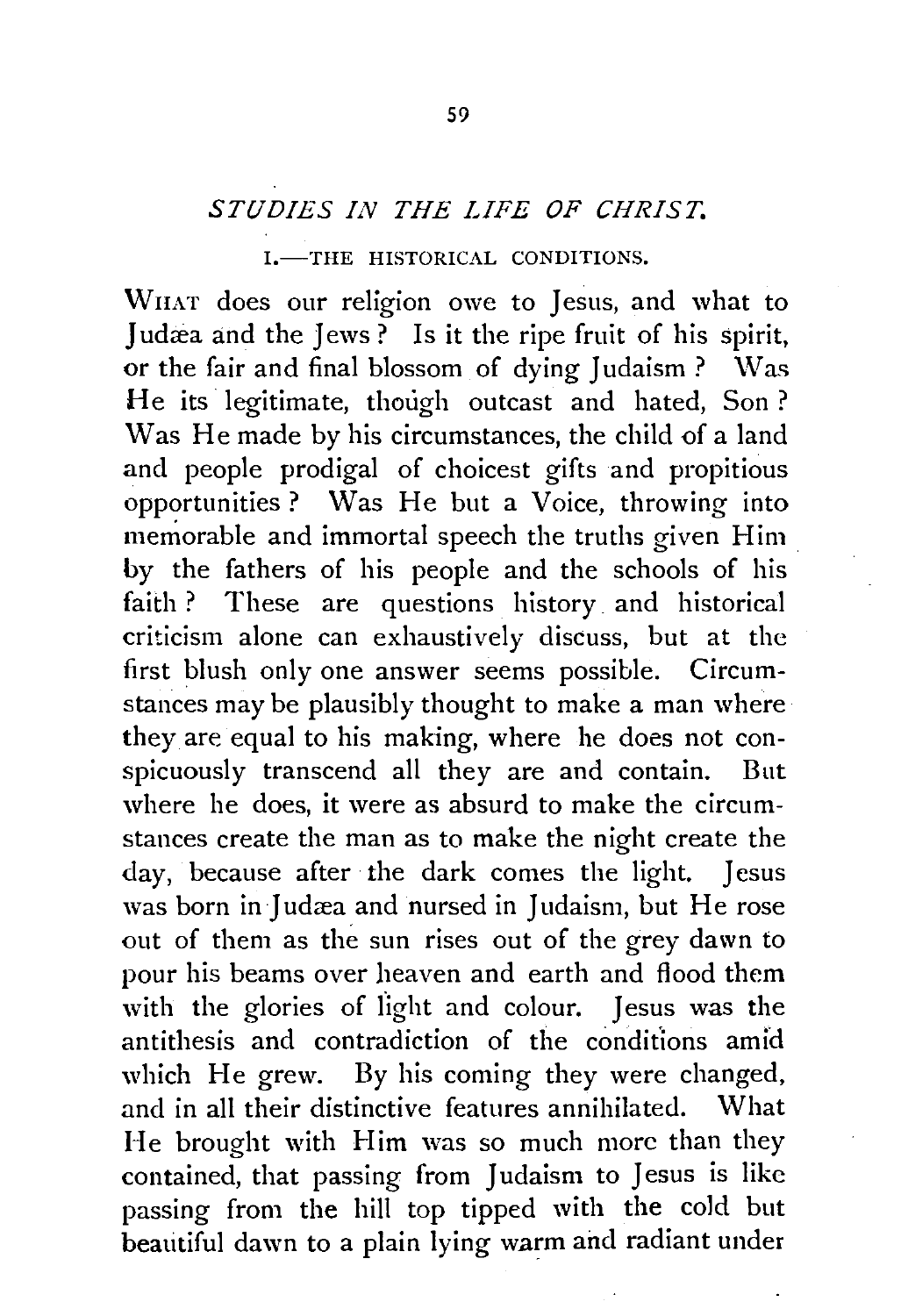the unveiling and revealing light of the summer noonday.

But while the historical conditions do not explain Jesus; without them He cannot be either explained or understood. The mysterious force we call his person was clothed in natural forms. The conditions under which He lived were human conditions. He was open and sensitive to every influence, inherited, traditional, social, physical, intellectual, moral, religious, that can affect man. He was a son, a brother, and a friend. He was a Jew by birth, speech, and education, and the Spirit, the *Geist,* of his land and people and time worked on and in Him with its plastic hands. Where He was divinely set there He must be humbly studied, and only as He is so studied can it be seen how He resembles "the bright consummate flower" which crowns the months of culture and of growth, and yet, when it bursts into blossom, beauty, and fragrance, is so unlike the dark earth, hard seed, and green stem out of which it has grown.

The question as to the causes and conditions which contributed to form its founder is one of the deepest moment to every religion. It helps to determine its claims, the degree in which it has been a discoverer or revealer of new truths, a creator of fresh moral forces for humanity, a minister to the happiness and progress of man. It helps, too, to determine our estimate of its creative personality, to shew him as a maker or an adapter, as one who depraved by his touch or transfigured by his spirit what he found before and around him, becoming to after ages the embodiment of the most deteriorative or the most regenerative influences. Thus the question as to the century in which Buddha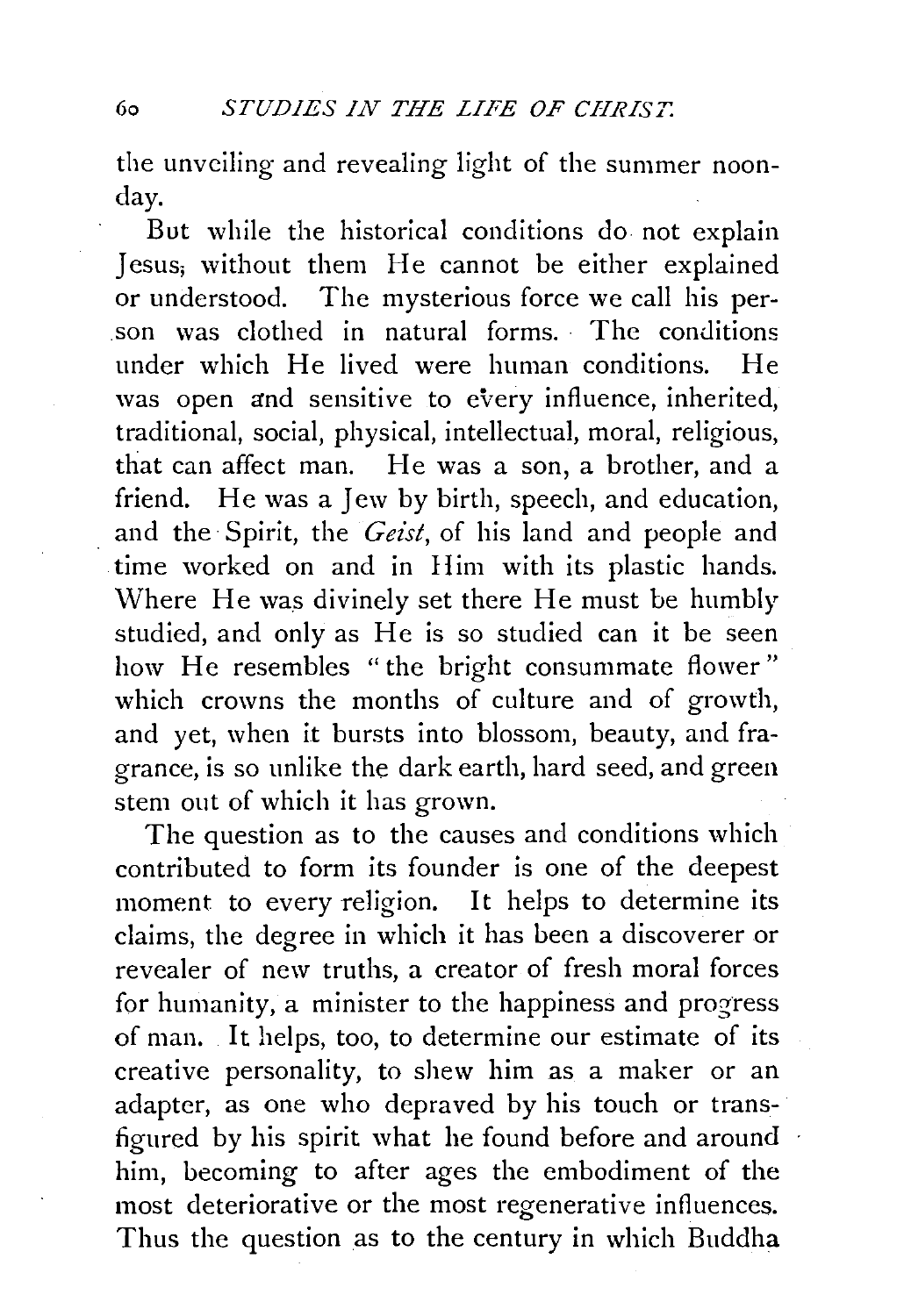was born, and the circumstances amid which he lived, powerfully affect our criticism both of the man and his religion. It affects our interpretation of its most characteristic doctrines, our judgment as to its relation to the Sankhya philosophy, to Brahmanism, and to the political movements of India; and these, again, influence our estimate of a religion that is at once so rich in ethical spirit and so poor in intellectual content. Buddha, regarded as a man who simply translates metaphysical into religious doctrines, and precipitates a political by converting it into a religious revolution, is a less original and beautiful character than the Buddha who so pities man and so hates his sorrow as to find for him by suffering and sacrifice the way to everlasting rest, the path to the blessed *Nirvana.* And so, too, with Islam and its founder. If Mohammed be compared with his heathen contemporaries and their ancestors, and his system with theirs, he can only profit by the comparison, stand out as a pre-eminent religious genius and benefactor of his country and kind. But if his doctrines be traced to their sources, Judaic, Magian, Christian, if it be found that he depraved what he appropriated, that he practised what his own precepts forbade, and so became personally a greater influence for evil than his law was a means of  $good$ -then we may allow him to be a political, but not a religious, genius. Knowledge of the historical conditions may thus so modify as to change from favourable to adverse our judgment of the historical person.

Now what were the historical conditions under which Jesus was formed ? Are they in themselves sufficient to explain Him ? Did they embody intellectual and spiritual forces potent enough to form Him, and,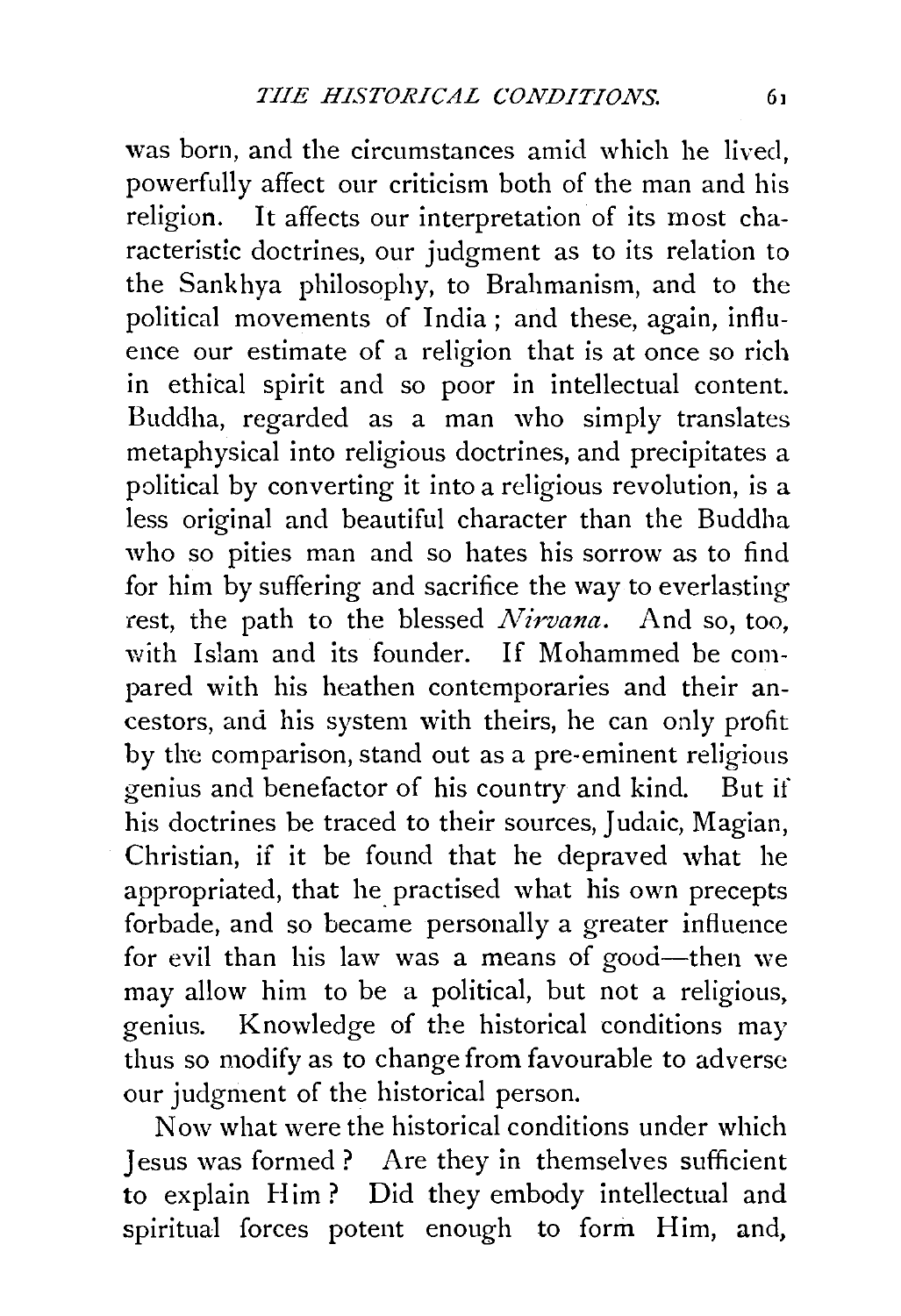through Him, his religion? Was He, as we have been assured, a pupil of the Rabbis and a child of the native Judaic culture? Was He indeed "called out of Egypt," a Son of its later wisdom, educated in Alexandria, illumined by the light that lived in Aristobulus and Philo ? Or was He by the accident of birth a Jew, by the essential qualities as by the nurture of his spirit a Greek, gifted with the serene soul and open sense of ancient Hellas, softening by his Hellenic nature and culture the stern and exalted truths of Hebraism? It is impossible to discuss here and now the many points involved in these questions: all that is possible is to indicate the historical conditions amid which He lived, his relation to them, and theirs to Him.

I. THE LAND. Modern historical thought sufficiently recognizes the influence of a country and climate upon a people, upon the collective nation and its constituent units. Physical conditions have both a moral and an intellectual worth. The great people and the great man are held to owe much to nature without as to nature within. And the land is here of singular significance. It was small but goodly, rich in the fruits of the earth, fair, fragrant, and fertile as the garden of the Lord. It was a land of hills and valleys, lakes and water -courses, mountains that guarded, streams that made glad its cities, especially queenly Zion, beautiful for situation, the joy of the whole earth. Shut in before by the sea, behind by the desert, girt and guarded to the north by the royal ranges of Lebanon, to the south by waste lands, its fruitful plains, full of corn and wine, seemed to the wandering sons of the desert to flow with milk and honey. To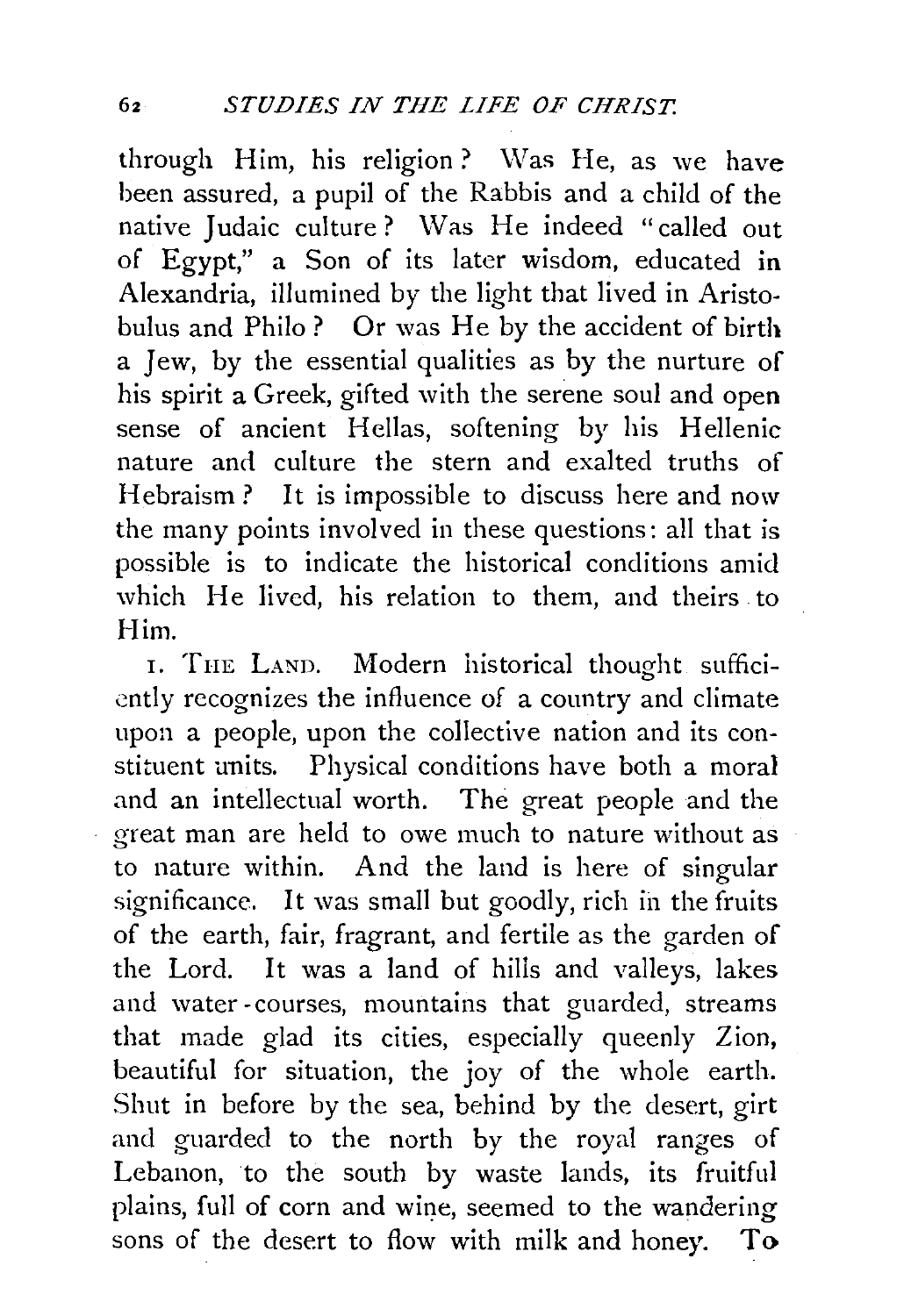tribes weary of change and migration in the wilderness Canaan was by pre-eminence the land of rest. And so many distinct yet related families had striven for a foothold and a home in it, for room on its plains and a right to its cities. The sons of fathers who had parted as kinsmen in the desert met as foemen on the plains, as invaders and invaded, as Hebrews and Phœnicians. On the coast once famous cities stood, the cities of the men who made the commerce of the ancient, and, through it, of the modern world-men full of resource and invention, builders, dyers, carvers of ivory, weavers of rich stuffs, discoverers of the secrets the stars can whisper to the seafaring, bearers of manifold impulses for good and ill to the cities and isles of Greece. On the one side lay Egypt, on the other Assyria ; over and through the land that intervened they had fought out their rivalries, and made their names, their armies, and their civilizations both familiar and fearful to the sons of Israel. It was thus a land full of many influences, historical and physical, small in size, but mighty in power. Greece is great for ever as the home of the Hellenes, the men so gifted with "the vision and the faculty divine " as to discover and reveal to the world the beautiful in nature and man. The city that rose beside the Tiber and swayed for centuries the sceptre of the world, has made the hills on which she sat throned famous for evermore. The queenly Nile and the rivers of Mesopotamia have been immortalized by the ancient empires of Egypt, Assyria, and Babylon. But to only one land was it given to bear and nurse two peoples, most dissimilar while akin, small in numbers but most potent in influence, the Phœnicians, who made for us the art of commerce and found for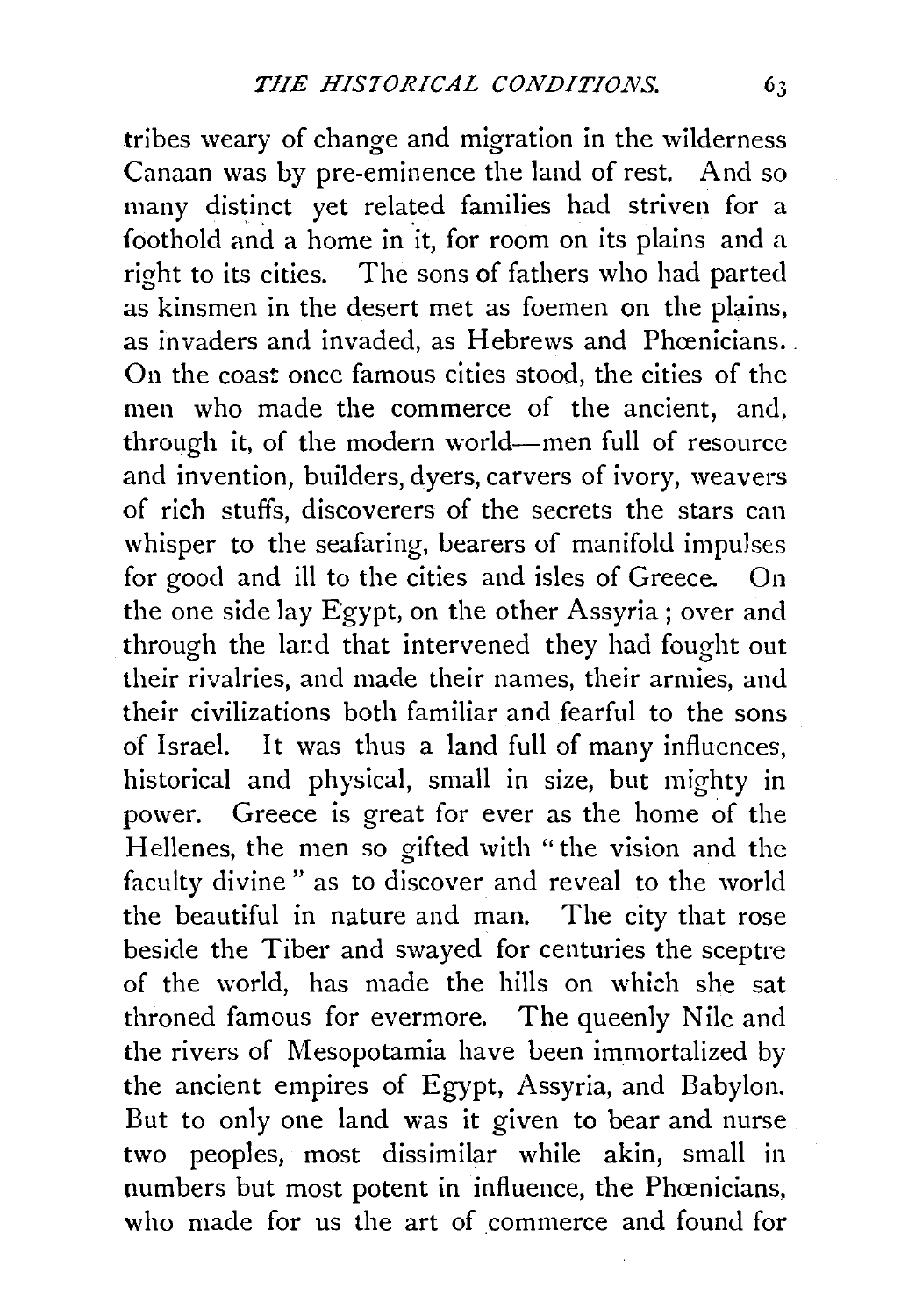us the pathway of the sea, and the Hebrews, the people of the Book, '' to whom pertaineth the adoption, and the Shechinah, and the covenants, and the giving of the law, and the service of God, and the promises; whose are the ·fathers, and of whom as concerning the flesh Christ came, who is over all, God blessed for ever. Amen."

2. TnE PEOPLE. Descent is a potent factor of character. The past can never disinherit the present; the present can never dispossess itself of qualities transmitted from the past. The great man cannot be understood apart from his people-must be approached through his country and kin. Jesus was a Jew, a son of Israel. Israel had not been a royal or imperial people, had no daim to stand among the empires of the world. Once, for a brief season, they had become a great power. Their history boasted but twe splendid reigns, one famed for conquest, the other for wisdom; yet in each case the splendour was dashed with darkness. The great kings died, and the great kingdom perished, fell into two miserable monarchies, always rivals, often at war, threatened or held in fee by the great empires on either side. And the people were as destitute of genius as of political importance. They were not gifted with the faculty of making a language beautiful and musical for ever, of creating a literature that could command the world by its rich and exact science, sublime and profound philosophy, pure and exalted poetry. They were, too, not only without the genius for art, but possessed the spirit to which art is alien, an unholy and hateful thing. They had had as a people nothing cosmopolitan in their past, had never, like the Phœnicians, penetrated the world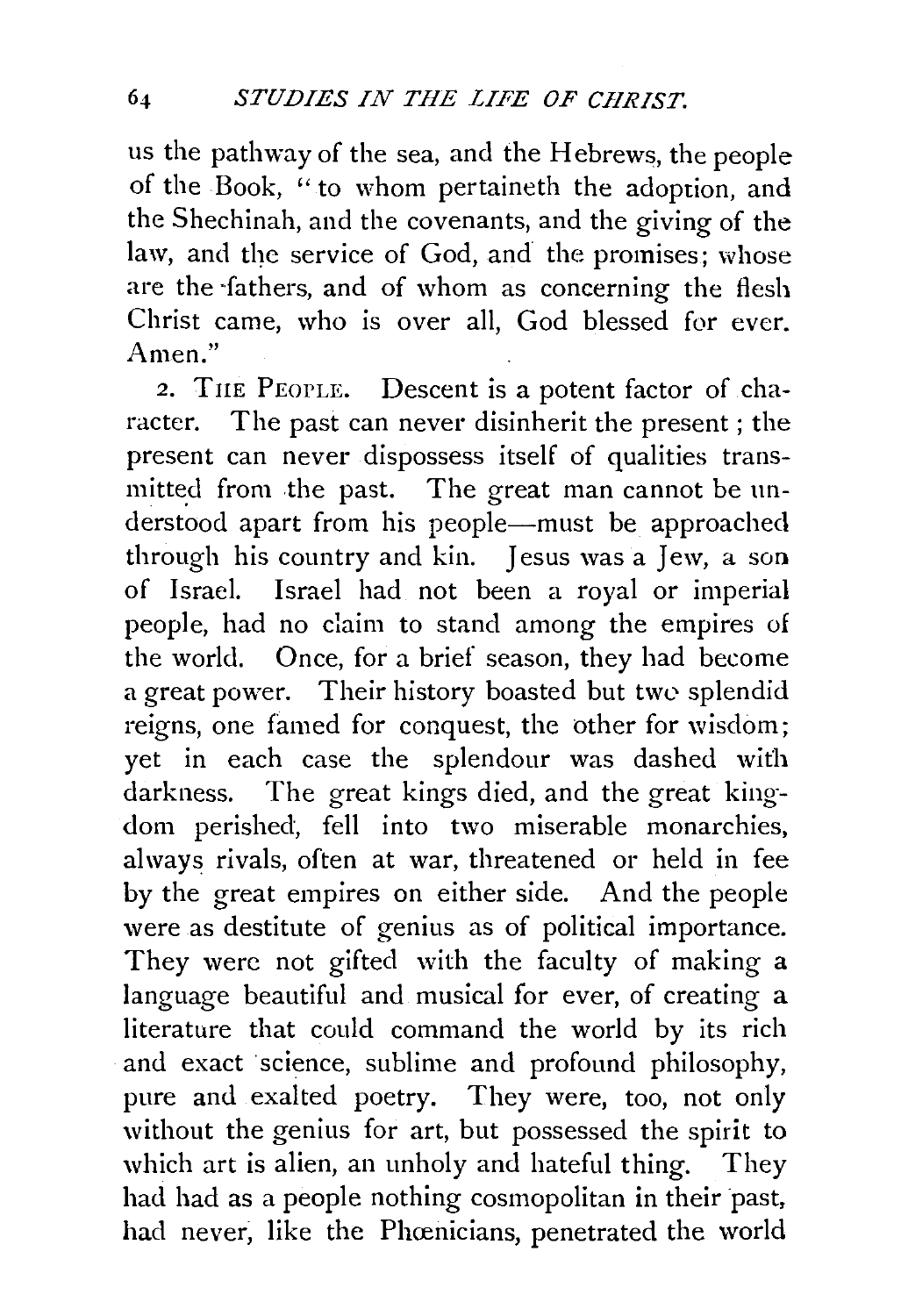with their inventions and commerce, like the Greeks, with their literature, like the Assyrians or Romans, with their arms; but they had lived a life that grew narrower and more exclusive every day, and had become among the nations not so much a nation as a sect.

Yet this people had had a glorious and singular past. They had been creators of a religion, of a new and peculiar conception of God and man, of society and the state. Two thousand years before our date a band of slaves had fled from Egypt and found freedom in the desert. There their leader had given them laws which were his, yet God's. They were organized into a nation, with God as their king, and settled in Canaan to realize a divine kingdom, an ideal state, instituted and ruled of God. In it everything was sacred, nothing profane. The common duties of life were subjects of divine commandment. The nation in its collective being was meant to be the vehicle and minister of the Divine Will. Worship was, while individual, national, the homage of the people to their invisible King. While the nation by its worship and through its priests spoke to God, God by his prophets spoke to the nation. They were, indeed, the voices of God, speakers for Him, revealing his truths, enforcing his will. Dut a recognized is not always an obeyed authority. Worship is easier than obedience. Men are ever readier to serve the priest than to obey the prophet, and sacerdotalism flourished in Israel while prophecy decayed and died. And so, while the prophets created a literature embodying an unrealized religion, the priests created a nation, a people devoted to the

VOL. VII. 5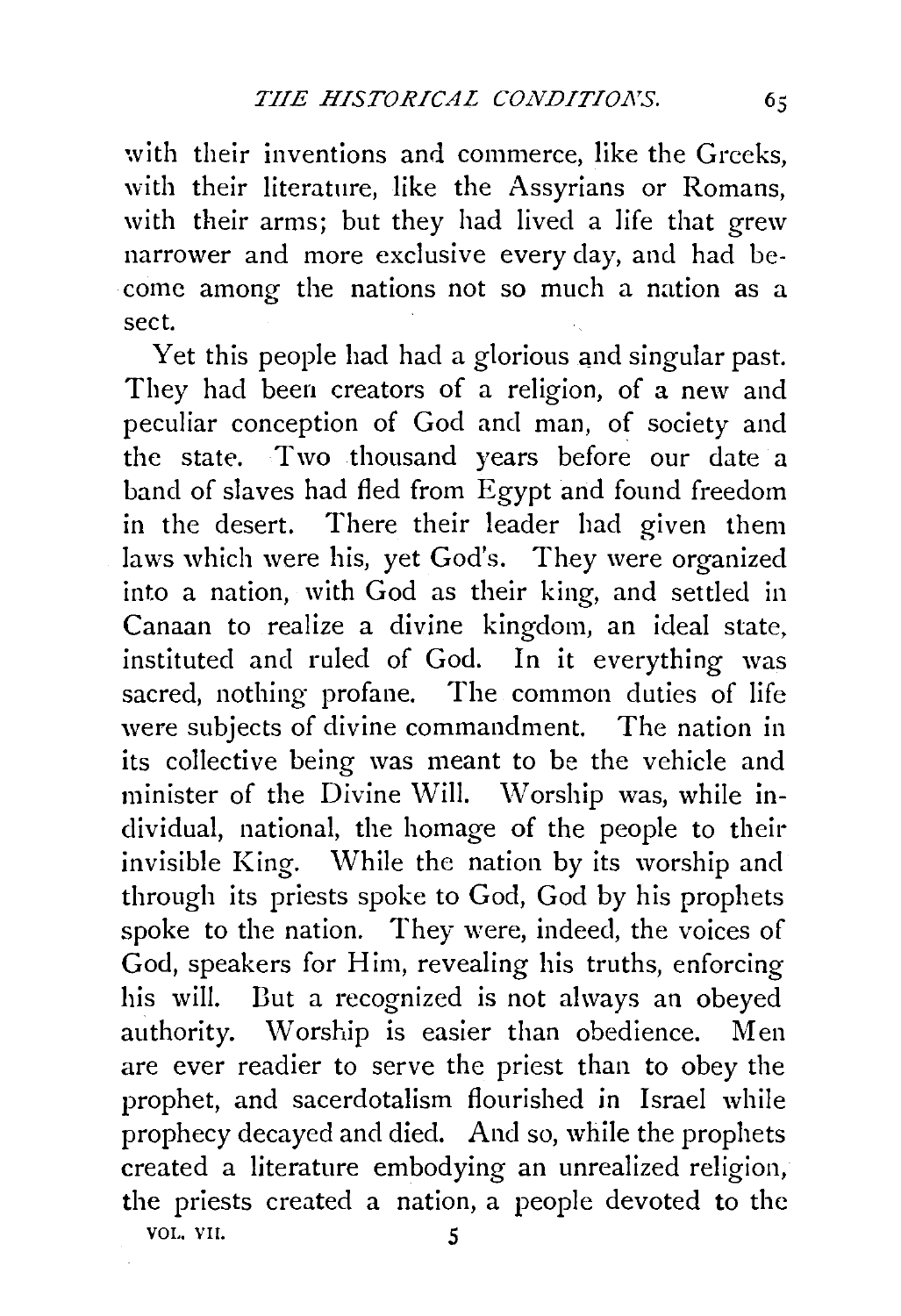worship they administered, the symbols and ceremonies they had instituted. Hebraism remained an ideal, a faith too sublimely spiritual and ethical for gross and sensuous men; but Judaism became a reality, as was easily possible to a religion that translated the grand and severe idea of righteousness into the poor and simple notion of legal cleanness, and substituted the fanaticism of the symbol for the enthusiasm of humanity.

Two things need to be here noted. ( $\mathfrak{r}$ ) The contradiction in the history of Israel between the political ideal and the reality. The ideal was the Theocracy. The state was the Church, God was the King, the polity was the religion. Our modern distinctions were unknown ; God penetrated everywhere and everything, and consecrated whatever He penetrated. The individual and the state were in all their modes of being and action meant to be religious. But to the realization of such an ideal, absolute freedom was necessary ; a tyranny, either native or foreign, could only be fatal to it. If the state was not allowed to develop according to its own nature, its institutions spontaneously crystallizing round its central belief, it could not fulfil the end given in its very idea. And Israel had but seldom enjoyed the freedom his ideal demanded. He had often been the vassal, had even been the captive, of great empires. His struggle for political existence acted injuriously on his religious ideal-made him feel that to maintain national being was to fulfil his religious mission. And the patriotism evoked by the first narrowed to a miserable particularism the generous universalism that lived in the second. Israel believed that the states which were the enemies of his political being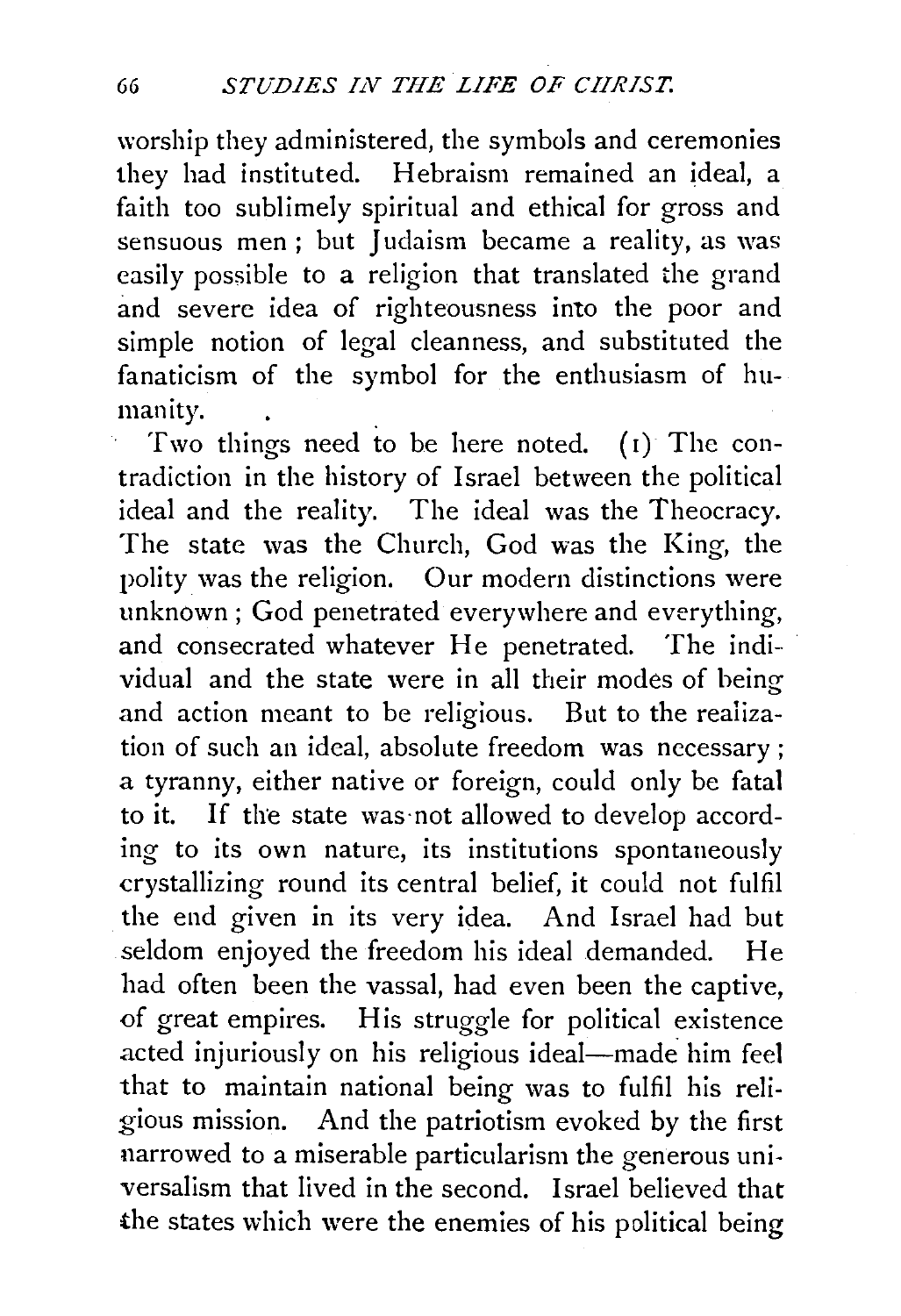were the enemies of his religious mission, and so he hated his conquerors with the double hatred of the vanquished patriot and the disappointed zealot. If the alien refused to spare his freedom, he could refuse to distribute his light. The circumstances that did not allow him to realize his political ideal prevented him from fulfilling his religious mission.

(2) The contradiction in the life of Israel between the religious ideal and the reality. There were, as above indicated, two elements in the faith of Israel, a sacerdotal and spiritual, or a priestly and prophetic. The one was embodied in the legal ordinances and worship, the other expressed in the prophetic Scrip· tures. The prophets represent the religion of Jehovah, not as realized in Israel, but in its ideal truth and purity. The priests represent it not as it ought to have been, but as it actually was. It was possible to be most faithful to the sacerdotal, while most false to the spiritual, element. Where the priest was most blindly followed the prophet was most obstinately disobeyed. Prophecy, neglected, died, but the priesthood, respected and revered, grew. While all that remained of the prophets was a dead literature, the priests lived and multiplied, the soul of an active and comprehensive system. It has often been said that the Jews went into captivity polytheists and returned monotheists ; that, before it, nothing could keep them back from idolatry, after it, nothing tempt them to it. But it entirely de· pends on the meaning of the terms whether the above statement be true. The Jews were as little monotheists, in the sense of the prophets, after as before the captivity. There is an idolatry of the symbol as well as of the image. The idol is a representation of God.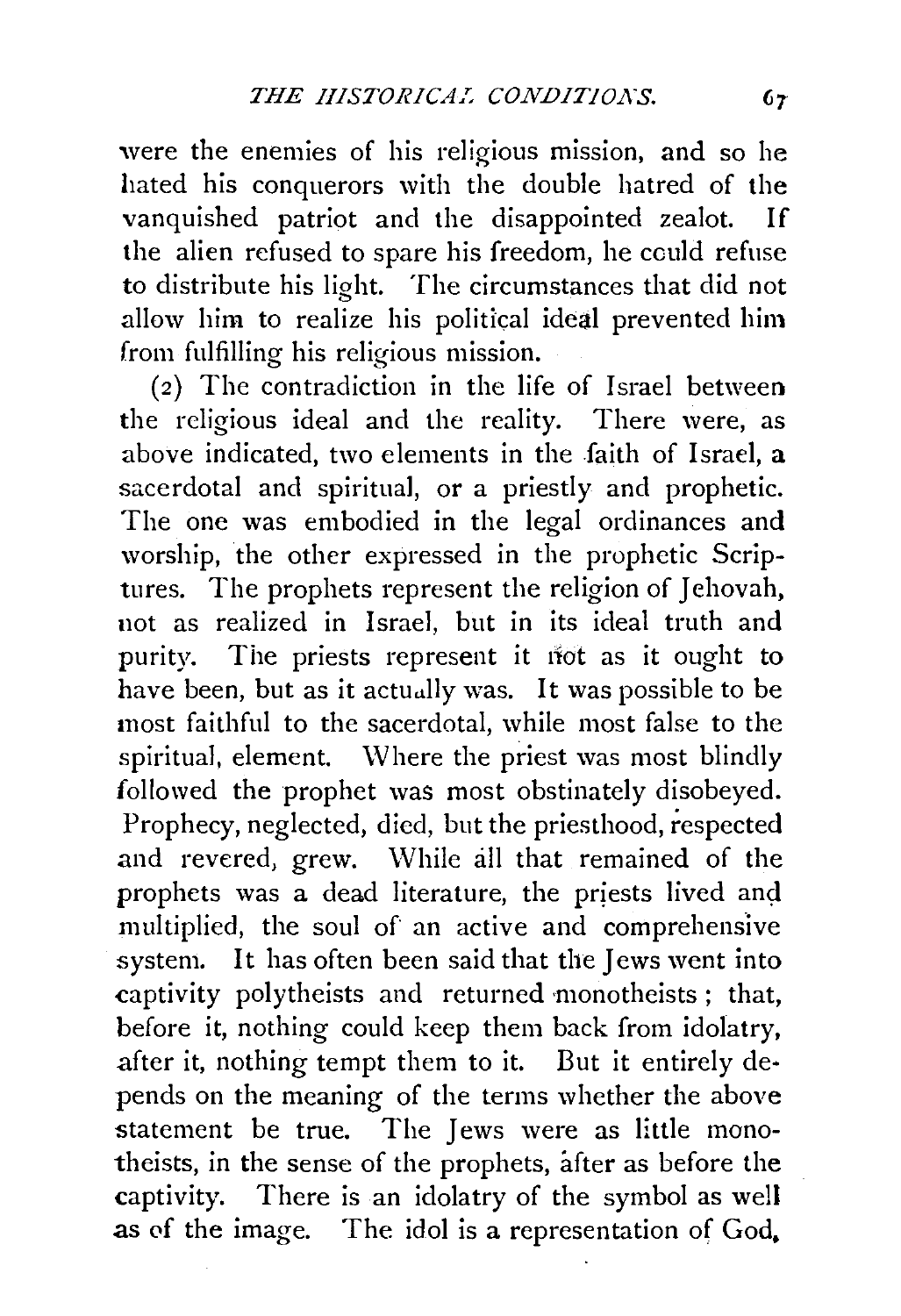the symbol a representation of the truth; and where the representation becomes to the man as the thing represented, there is idolatry—reverence of the sign instead of the thing signified. And the Jews were idolaters of the syinbol. Their sacerdotalism was deified. Means were made ends, legal more than ethical purity, mint, anise, and cumin, more than righteousness, mercy, and truth. Priestcraft and legalism proved as fatal to the realization of the religious ideal as bondage to the realization of the political.

And these contradictions between the ideal and the real had reached their sharpest point when Christ came. Freedom, the necessary condition of greatness, whether of deed or endeavour, was unknown. The land was ruled by hated aliens. In things outer and social, indeed, the people seemed prosperous. New and splendid cities like Cæsarea were rising, aping the magnificence in architecture and vice, in law and licence, of the famous and dreaded Capital in the West. In old cities like Jerusalem buildings were in process that eclipsed the greatest structures of ancient times, a temple splendid as Solomon's, monument of a man who mocked the faith it was meant to honour. While the people used the temple, they hated and feared its builder. For Herod was a double offence-a son of Edom, a hated child of hated Esau; and a vassal king. monarch of Judæa, but subject of Rome, one whose rule made the ruled slaves of a slave. On the religious side the people had been for centuries afflicted with barrenness. The Divine oracles were dumb, and in their place there had risen a forced and fantastic litera· ture, visionary, turgid, that was to the prophetic what the spent echo, broken into confused and inarticulate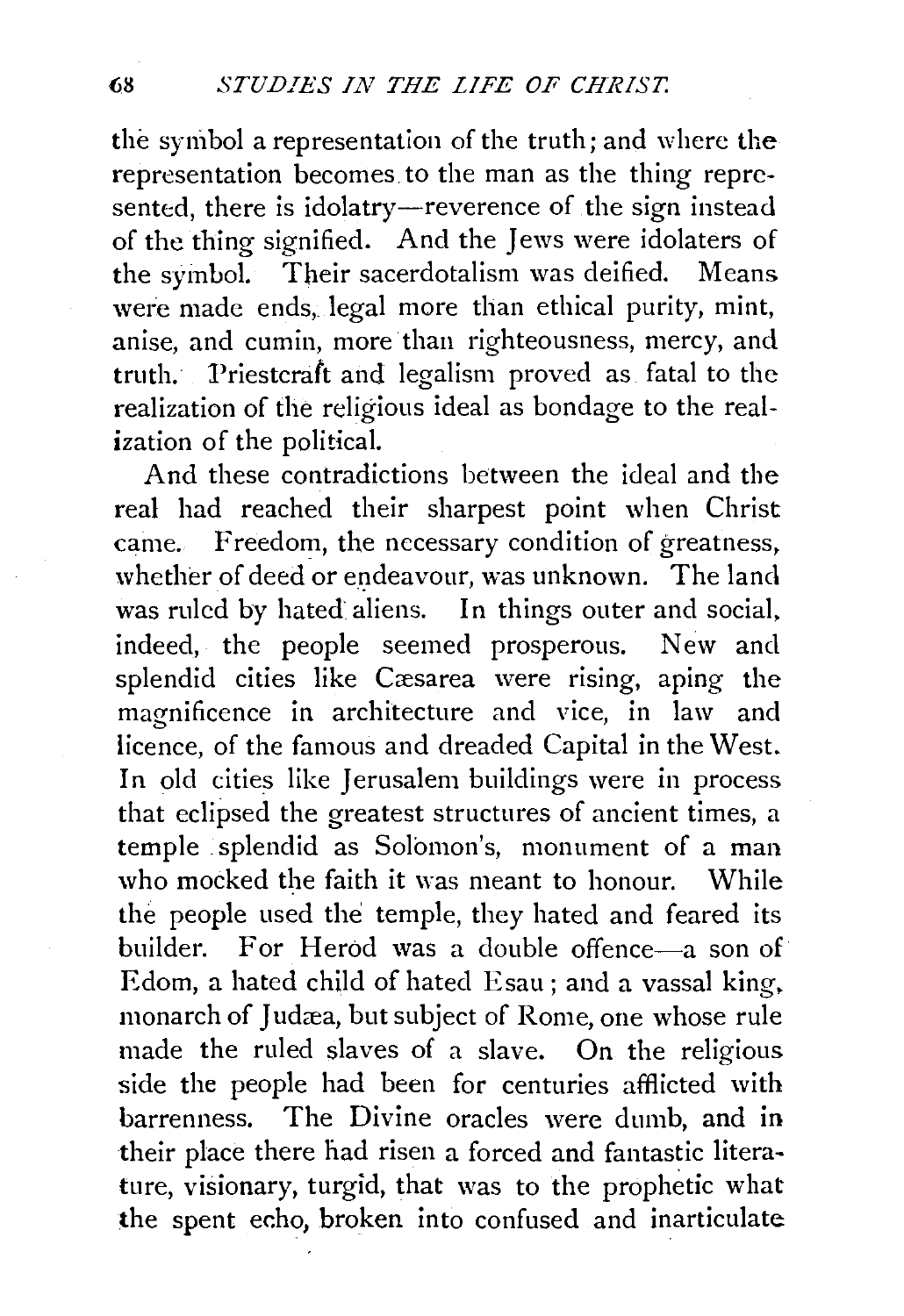sound, is to the human voice, full of soft music and sweet reason. The people were in the seat of their strength smitten with weakness, and at their heart the grim and terrible forces of dissolution were at work.

But the state of the people will become more evident if we analyze and describe the two great parties of Christ's day, the Pharisees and Sadducees. Ascetic and communist societies like the Essenes stood too remote from the national life and influenced it too little to be here of much significance. Our knowledge of the two great historical and politico-religious parties is still most imperfect, though clearer than it once was. The parallel, suggested by Josephus, between the Pharisees and the Stoics, and the Sadducees and the Epicureans, was as incorrect as unjust. The popular notion, identifying the Pharisee with the formalist and the Sadducee with the sceptic, is no better. The two parties were at once political and religious, represented different ideas of the national polity, and different interpretations of the national faith. The Pharisees were a popular and democratic, but the Sadducees a conservative and aristocratic, party. The former represented a freer and more individual movement, but the latter a hereditary and sacerdotal tendency. The Pharisees constituted a school or society, where the condition of membership was intellectual; but the Sadducees constituted a party, where the condition of membership was descent. The former was an association of the likeminded, but the latter a cluster of priestly and governing families. Each had a different interpretation of the past, present, and future of Israel ; and their conduct differed with their interpretation. When the creative period in Israel ceased, the interpretive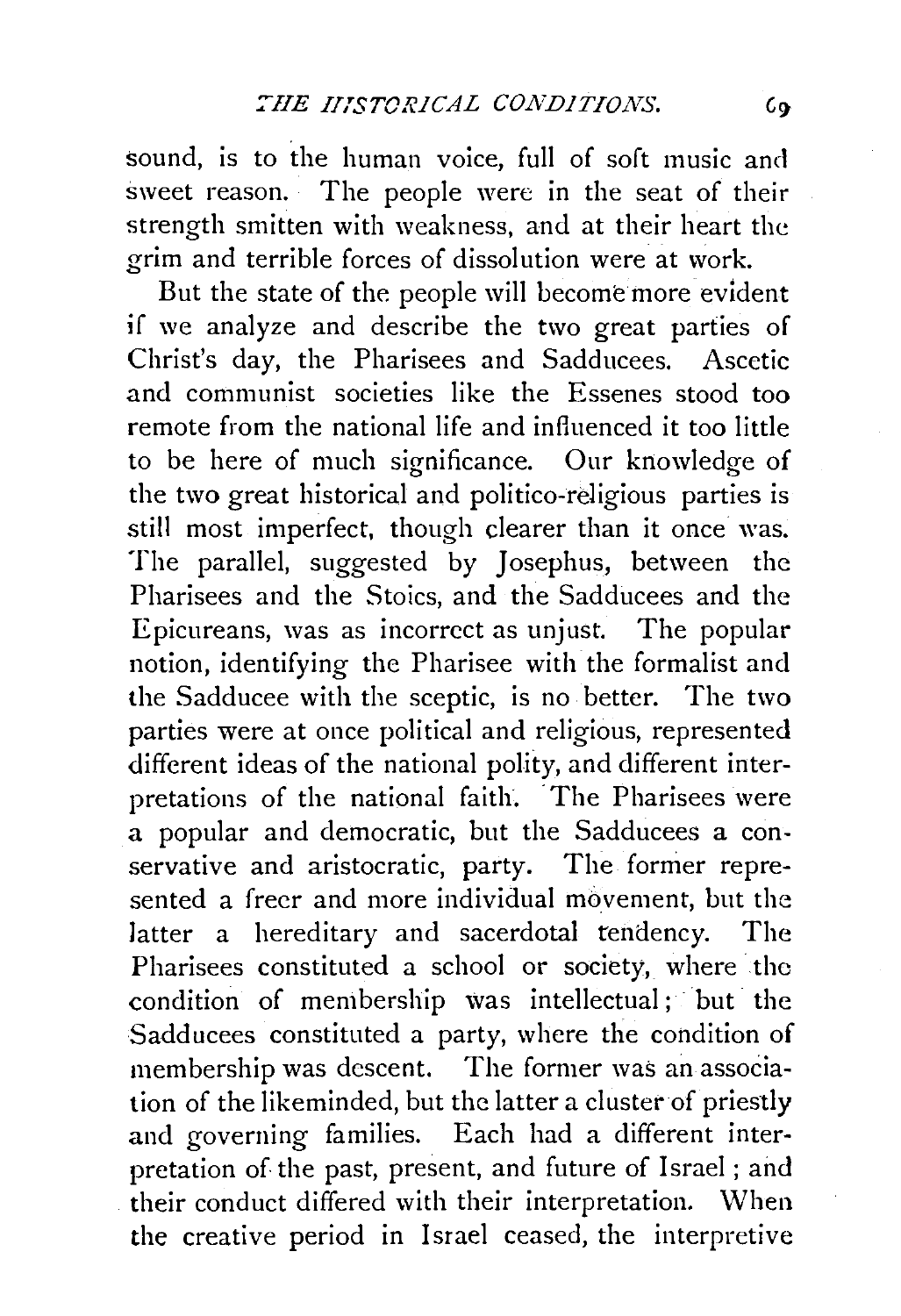began. When the school of the prophets died, the school of the scribes was founded, and in the latter Pharisaism was born. With the idea of interpretation came the idea of authority. The men that had been despised while living were revered when dead; and the interpretation became as authoritative and sacred as the interpreted, the oral as the written law. The former at once explained, modified, and enlarged the latter. The school became a sort of permanent lawgiver, augmenting the original germ by aggregation as opposed to growth or development. This process the Pharisees represented, but the Sadducees resisted. They stood by the old sacerdotalism, by the hereditary principle that secured sacerdotal functions and political authority to the old families. The prophecy their fathers had hated, they ignored. The later doctrines of angels and spirits, of resurrection and immortality. they denied. The oral law, the interpretations of the schools, they despised. And so they and the Pharisees stood in practical as in theoretical politics in antithetical relations. The Pharisee represented the patriotic view, developed Judaism, the theocratic belief in all its scholastic exaggeration and rigidity. But the Sadducees represented the standpoint of the politician, the creed of the ruling families, that know how calmly to accept the inevitable while preserving their prerogatives and privileges. Neither party was true to Hebraism, the universalism that lived in the prophets. Both were illustrations of how historical parties may be most false to history, to every great principle it expresses or contains. 1 udaism, as it then lived, was the antithesis and contradiction of Hebraism; the religion alike of Phari-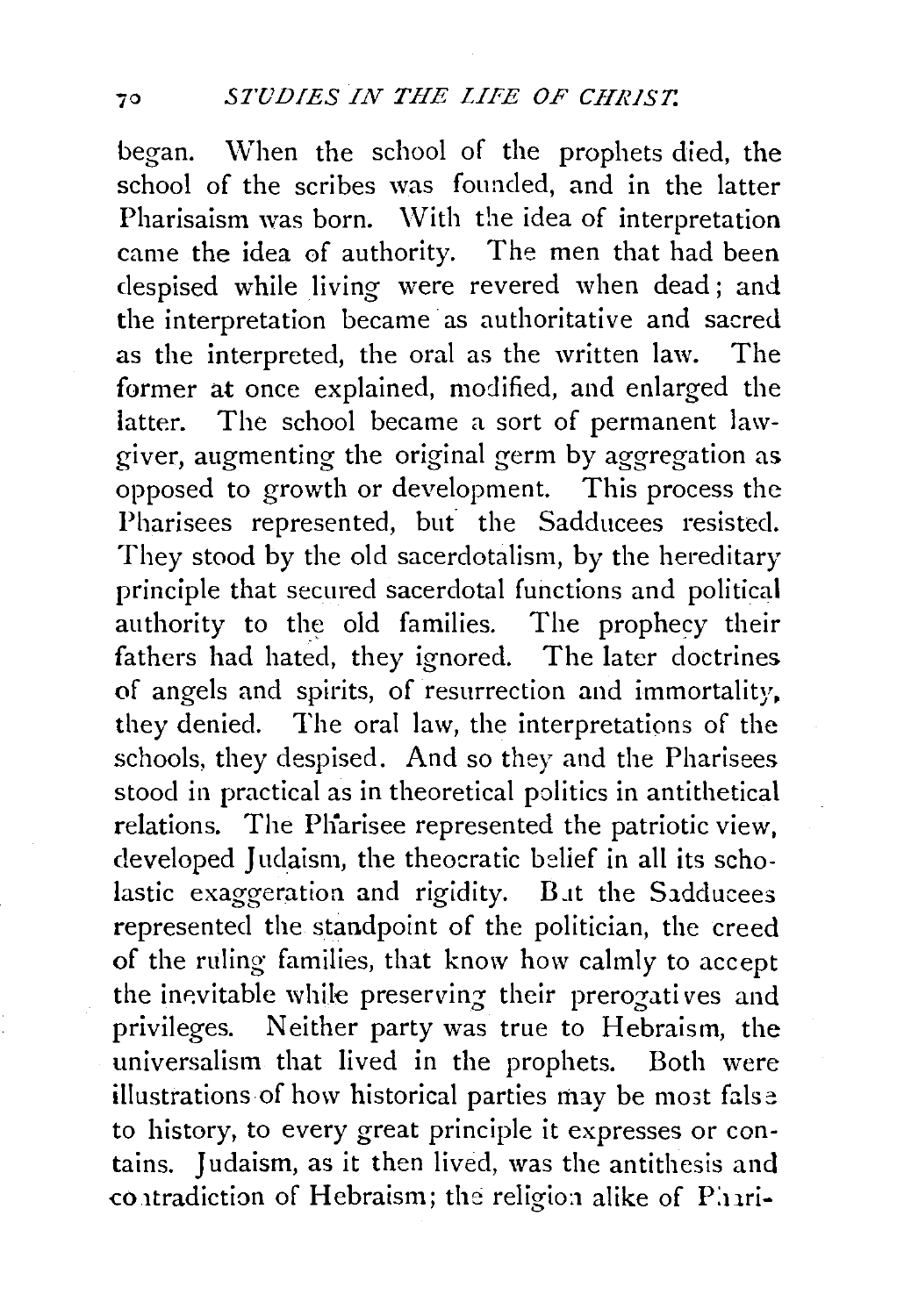sees and Sadducees was the negation of the religion psalmists had sung and prophets preached.

Now, amid these and similar historical conditions Jesus lived. Could they make Him? Can they explain Him? It is a small thing to find among the sayings of Hillel or Shammai one curiously like a saying of Jesus. The great thing is the spirit of the men and the system. Common sayings can be claimed for neither Hillel nor Jesus, but what each can claim is his distinctive character and spirit. Hillel is a Jewish Rabbi, and could never have been a Universal Teacher ; Jesus is a Universal Teacher, and could never have remained a mere Jewish Rabbi. But He could be the first only as He transcended the second, and his historical conditions, while equal to the making of a Rabbi, were not equal to the creation of a Universal Teacher. Contrast his day with ours. We are free, the children of a land where a man can speak the thing he will; but He was without freedom, the Son of a people enslaved and oppressed. We are educated, enlightened by the best thought of the past, the surest knowledge of the present; but his were an uneducated people, hardly knew the schoolmaster, and where they did, received from him instruction that stunted rather than developed. We live in a present that knows the past and is enriched with all its mental wealth-the treasures of India, from its earliest Vedic to its latest Puranic age-of China, of Egypt, of Persia, of Assyria -the classic riches of Greece and Rome-the wondrous stores accumulated by the Hebrews themselves and deposited in their Scriptures-all are ours, at our feet, in our heads, there to make the new wealth old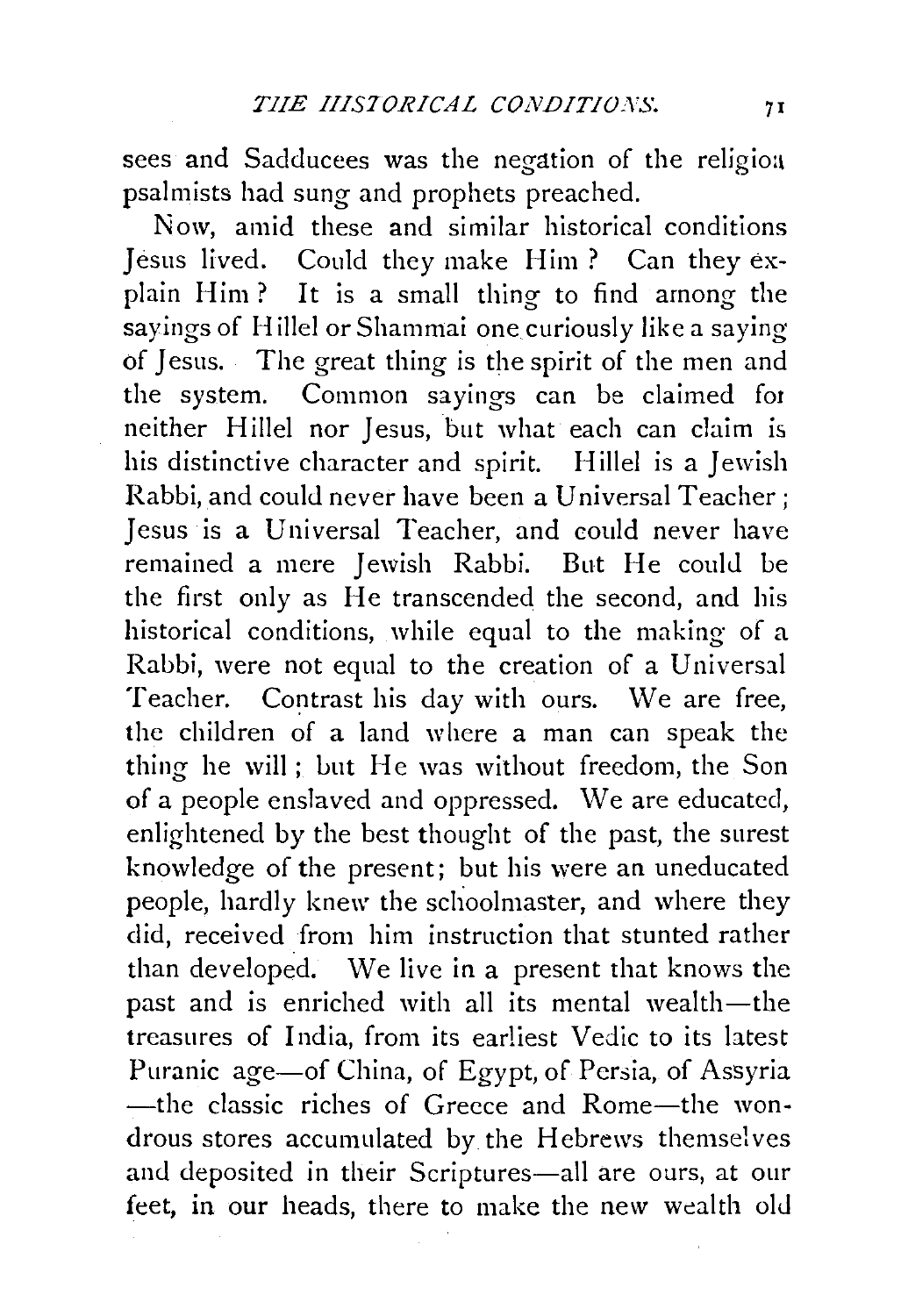wealth never fails to create. But Jesus lived in a present closed to the past. The common home-born Jew knew the Gentile but to despise him; wisdom of Greece and Rome was to him but foolishness, best unknown: while the light that streamed from his own Scriptures could be seen only through the thick dark horn of rabbinical interpretation. We live in times when the world has grown wondrously wide and open to man; when nations beat in closest sympathy with each other; when the thoughts of one people swiftly become those . of another; when commerce has so woven its fine network round the world that all its parts now feel connected and akin; but Jesus lived in a land which prided itself on its ignorance and hatred of the foreigner, where the thought of common brotherhood or kinship could only rise to be cast out and abhorred. ·In our day nature has been interpreted, the physical universe has become practically infinite in space and time, filling the soul with a sense of awe in its presence the earlier ages could not possibly have experienced; but in Christ's day and to his countrymen nature was but a simple thing, of small significance, with few mysteries. Ours is, indeed, a day that might well create a great man, a universal teacher, the founder of a new faith. Yet where is the person that thinks it possible for our historical conditions to create a Christ ? Strauss did not think they could, for Christ was to him the supreme religious genius, unapproached, unapproachable, who must in his own order stand alone for all time. Renan does not think so, for to him Christ is a creator, the founder of the absolute religion, who did his work so well that it only remains to us to be his continuators. Dut if the creation of Christ transcends our historical